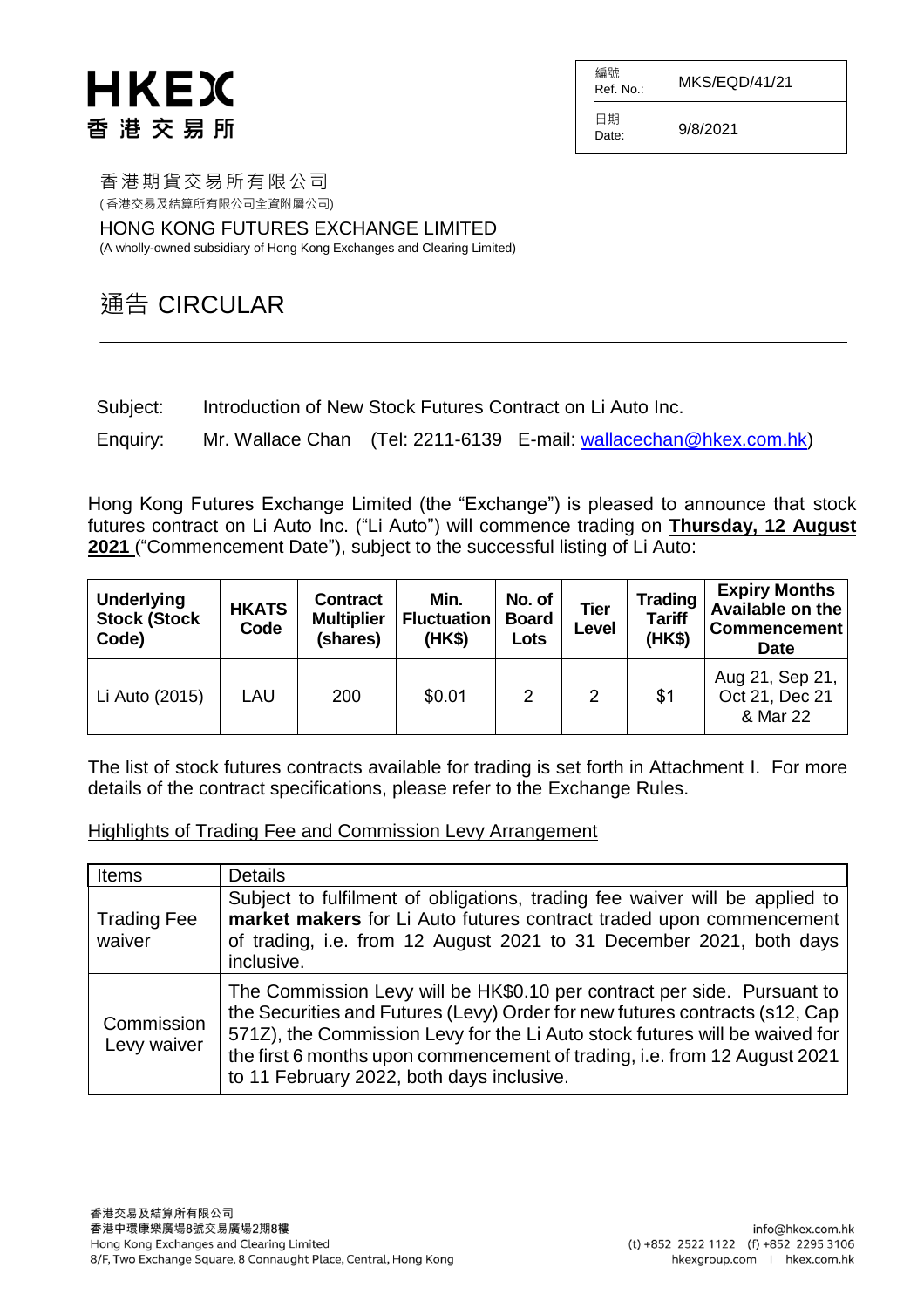

#### Position Limit

The position limit for the Li Auto stock futures will be 5,000 open contracts per contract month.

#### Market Making

The Exchange now invites applications for market maker permits. Interested parties should contact Mr. David Lutz [\(DavidLutz@hkex.com.hk\)](mailto:DavidLutz@hkex.com.hk) and Ms. Emily Huang [\(EmilyHuang@hkex.com.hk\)](mailto:EmilyHuang@HKEX.COM.HK) for details.

During the first two weeks (i.e. between 12 August 2021 and 25 August 2021, both days inclusive), the market making obligation in terms of the maximum bid / ask spread will be two times of the original obligations.

#### Trading Fee Waiver

Subject to fulfilment of obligations, the trading fee waiver announced in the circulars (ref: [MKS/EQD/43/20\)](https://www.hkex.com.hk/-/media/HKEX-Market/Services/Circulars-and-Notices/Participant-and-Members-Circulars/HKFE/2020/MKS_EQD_43_20_e.pdf) dated 24 December 2020 will be applied to market makers of the new stock futures contract traded upon commencement of trading, i.e. from 12 August 2021 to 31 December 2021, both days inclusive.

#### Pre-launch Arrangements

The following pre-launch arrangements will be implemented on **Wednesday, 11 August 2021** (i.e. one business day before the Commencement Date):

- a. stock futures series of the new stock futures will be displayed, but not tradable; and
- b. the risk parameter files ("RPF"), clearing and open interest reports on new stock futures will be generated.

The purpose of the generation of RPF one business day before the Commencement Date is to assist Participants in estimating the margin requirements for the new stock futures contract trading on the Commencement Date.

Please note that the margin requirements estimated using the RPF available after the settlement process on the business day before the Commencement Date may not be the same as the actual amounts required on the Commencement Date. HKEX and its subsidiaries accept no liability whatsoever for any loss or damage arising from or in connection with the use of the information contained in such RPF. Participants who wish to use the above-mentioned RPF are reminded to update the PC-SPAN Organisation Master File. For details, please refer to the relevant Clearing House circular to be issued in due course.

#### Trading Information

The access codes of information vendors will be posted on the HKEX website in due course.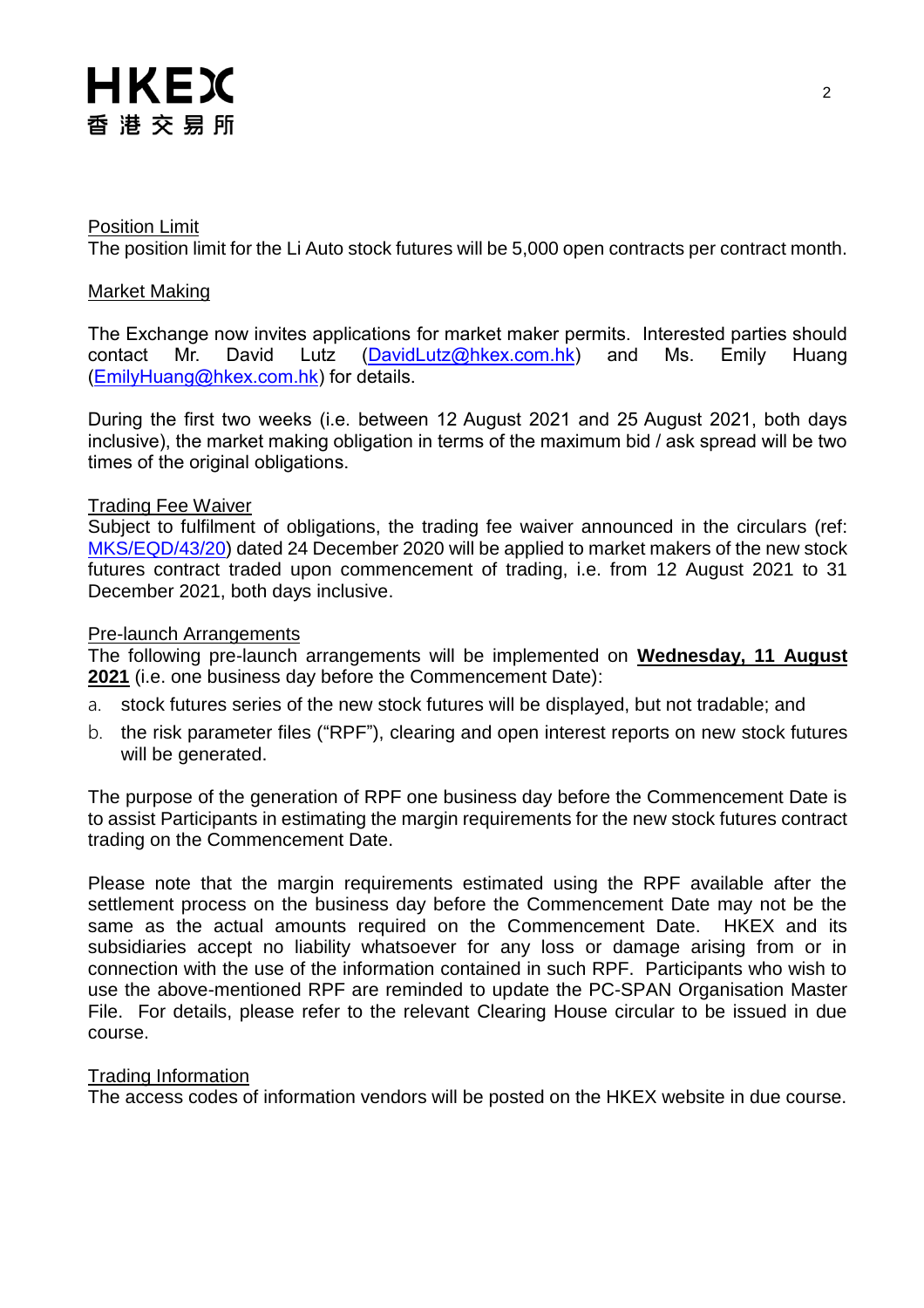#### Inform Staff and Clients

Please notify all interested clients about the introduction of Li Auto stock futures and **pay attention that the contract multiper will be in multiple board lots of the underlying stock.** Please ensure that your back office systems are ready for a smooth operation. In addition, all your staff should be fully aware of the above and should exercise caution when dealing with new stock futures contract and when advising your clients.

Investors should also be aware that some stock futures contracts have market makers signed up while others do not. Availability of market makers, depending on their sign-up, may also change from time to time. The availability of market makers will be updated on the [HKEX](http://www.hkex.com.hk/Products/Listed-Derivatives/Single-Stock/Stock-Futures?sc_lang=en)  [website](http://www.hkex.com.hk/Products/Listed-Derivatives/Single-Stock/Stock-Futures?sc_lang=en) from time to time. Investors should exercise due caution in trading stock futures contracts without market makers and understand the liquidity risk involved. They would have to trade against other investors with opposite views when they open or close their stock futures positions.

Alexander Siu Co-Head of Equities Product Development Markets Divison

*This circular has been issued in the English language with a separate Chinese language translation. If there is any conflict in the circulars between the meaning of Chinese words or terms in the Chinese language version and English words in the English language version, the meaning of the English words shall prevail.*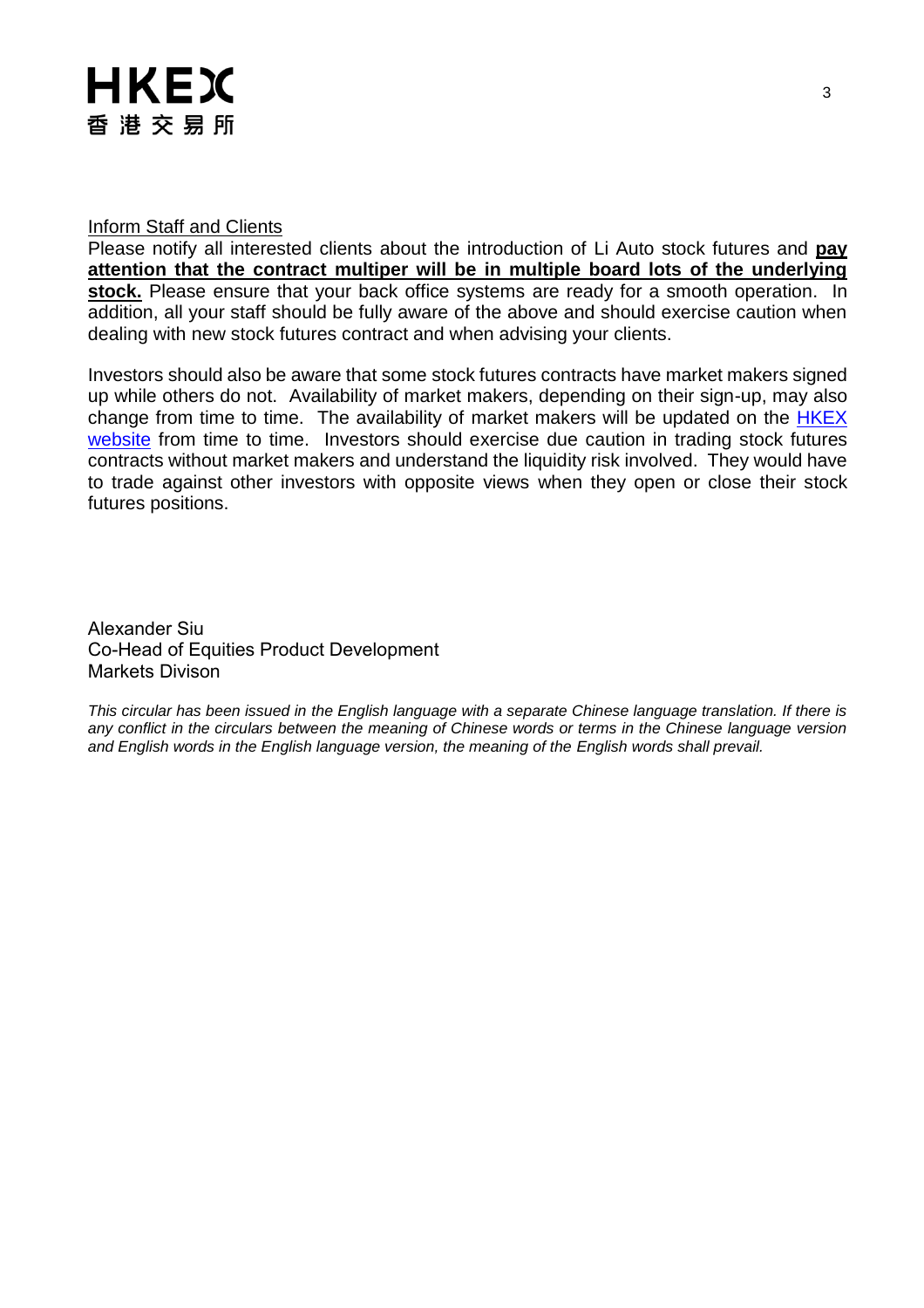### **List of Stock Futures Contracts Available for Trading**

The following list of stock futures contracts are available for trading on the HKATS. Exchange Participants and their clients should be aware that stock futures contracts may or may not have market makers to provide bid / offer quotes for trading. Investors should exercise due caution and understand the liquidity risk involved when trading stock futures without market makers.

| a) Stock Futures with Contract Multiplier More Than One Underlying Board Lot Shares |  |  |  |  |  |  |  |
|-------------------------------------------------------------------------------------|--|--|--|--|--|--|--|
|-------------------------------------------------------------------------------------|--|--|--|--|--|--|--|

|                | No. SEHK<br>Code | <b>Underlying Stock Name</b>                    | <b>HKATS</b><br>Code | Contract<br><b>Multiplier</b><br>(shares) | No. of<br><b>Board</b><br>Lots | <b>Tier</b><br>No. |
|----------------|------------------|-------------------------------------------------|----------------------|-------------------------------------------|--------------------------------|--------------------|
| $\mathbf{1}$   | 16               | Sun Hung Kai Properties Limited                 | <b>SHK</b>           | 1,000                                     | $\overline{2}$                 | 1                  |
| $\overline{2}$ | 175              | Geely Automobile Holdings Ltd.                  | GAH                  | 5,000                                     | 5                              | 1                  |
| 3              | 268              | Kingdee International Software Group Co., Ltd.  | <b>KDS</b>           | 2,000                                     | $\overline{2}$                 | 1                  |
| 4              | 285              | BYD Electronic International Company Ltd.       | <b>BYE</b>           | 1,000                                     | 2                              | 1                  |
| 5              | 688              | China Overseas Land & Investment Ltd.           | COL                  | 2,000                                     | 4                              | 1                  |
| 6              | 788              | China Tower Corporation Limited                 | <b>TWR</b>           | 10,000                                    | 5                              | $\overline{2}$     |
| $\overline{7}$ | 823              | <b>Link Real Estate Investment Trust</b>        | <b>LNK</b>           | 1,000                                     | 10                             | 1                  |
| 8              | 981              | Semiconductor Manufacturing International Corp. | <b>SMC</b>           | 2,500                                     | 5                              | 1                  |
| 9              | 998              | China CITIC Bank Corporation Ltd.               | <b>CTB</b>           | 20,000                                    | 20                             | 1                  |
| 10             | 1024             | Kuaishou Technology                             | <b>KST</b>           | 500                                       | 5                              | 1                  |
| 11             |                  | 1288 Agricultural Bank of China Ltd.            | <b>ABC</b>           | 10,000                                    | 10                             | 1                  |
| 12             | 1299             | AIA Group Ltd.                                  | AIA                  | 1,000                                     | 5                              | 1                  |
| 13             | 1336             | New China Life Insurance Co. Ltd.               | <b>NCL</b>           | 1,000                                     | 10                             | 1                  |
| 14             | 1359             | China Cinda Asset Management Co., Ltd.          | <b>CDA</b>           | 5,000                                     | 5                              | 3                  |
| 15             |                  | 1810 XiaoMi Corporation                         | <b>MIU</b>           | 1,000                                     | 5                              | $\overline{2}$     |
| 16             |                  | 1816 CGN Power Co., Ltd.                        | <b>CGN</b>           | 10,000                                    | 10                             | $\overline{2}$     |
| 17             | 1833             | Ping An Healthcare and Technology Co., Ltd.     | <b>PHT</b>           | 500                                       | 5                              | 1                  |
| 18             |                  | 1876 Budweiser Brewing Company APAC Limited     | <b>BUD</b>           | 1,000                                     | 10                             | $\overline{2}$     |
| 19             | 1918             | Sunac China Holdings Ltd.                       | <b>SUN</b>           | 2,000                                     | $\overline{2}$                 | 1                  |
| 20             |                  | 1988 China Minsheng Banking Corp., Ltd.         | <b>MSB</b>           | 10,000                                    | 20                             | 1                  |
| 21             | 2007             | Country Garden Holdings Co. Ltd.                | COG                  | 5,000                                     | 5                              | 1                  |
| 22             |                  | 2015 Li Auto Inc.^                              | LAU                  | 200                                       | $\overline{2}$                 | $\mathbf{2}$       |
| 23             |                  | 2018 AAC Technologies Holdings Inc.             | <b>AAC</b>           | 1,000                                     | $\overline{2}$                 | 1                  |
| 24             | 2238             | Guangzhou Automobile Group Co., Ltd.            | <b>GAC</b>           | 4,000                                     | $\overline{2}$                 | 1                  |
| 25             | 2333             | Great Wall Motor Co. Ltd.                       | <b>GWM</b>           | 10,000                                    | 20                             | 1                  |
| 26             | 2382             | Sunny Optical Technology (Group) Co. Ltd.       | <b>SNO</b>           | 1,000                                     | 10                             | 1                  |
| 27             | 2601             | China Pacific Insurance Group Co. Ltd.          | <b>CPI</b>           | 1,000                                     | 5                              | $\overline{2}$     |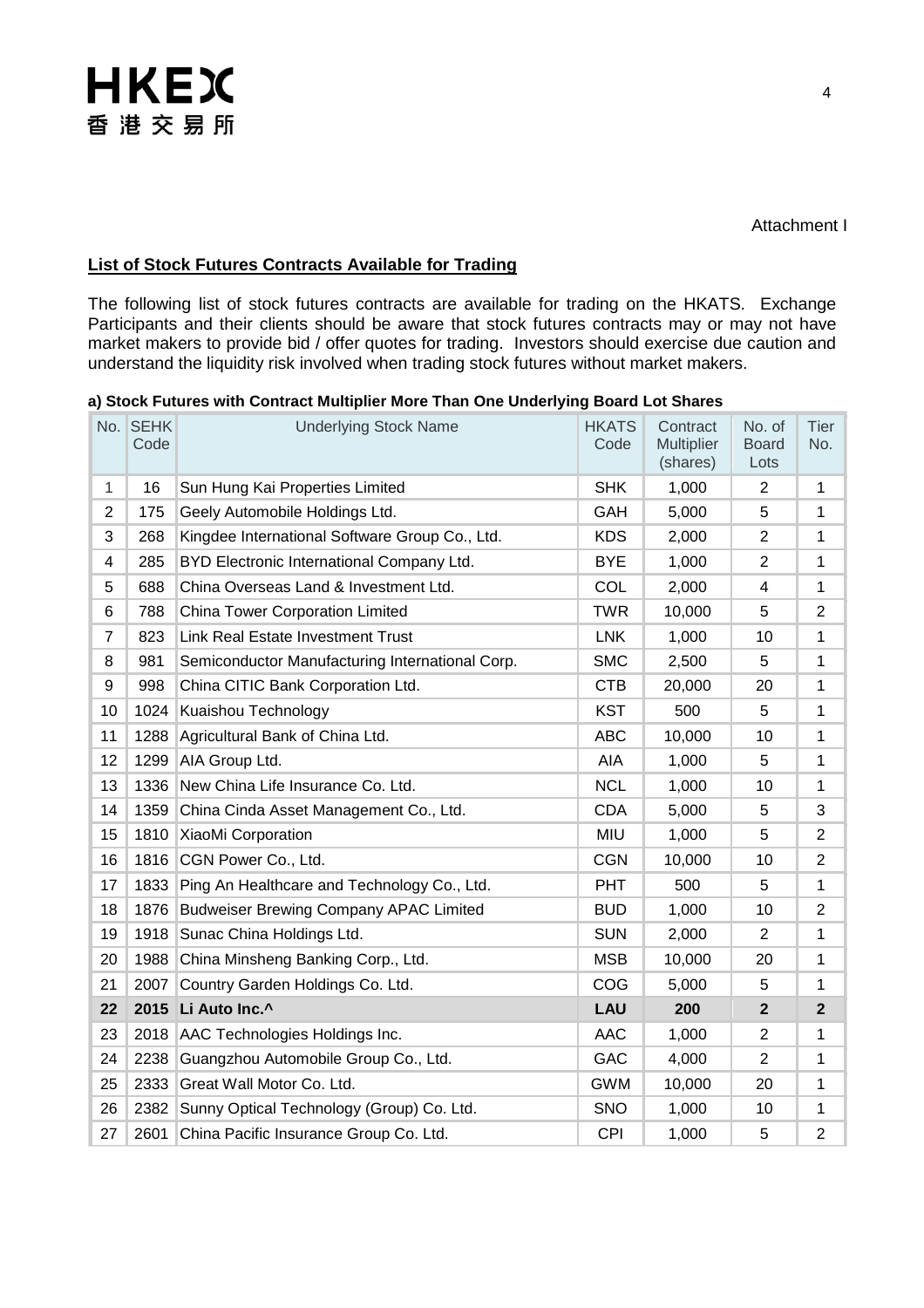|    | No. SEHK<br>Code | <b>Underlying Stock Name</b>                   | <b>HKATS</b><br>Code | Contract<br>Multiplier<br>(shares) | No. of<br><b>Board</b><br>Lots | Tier<br>No.    |
|----|------------------|------------------------------------------------|----------------------|------------------------------------|--------------------------------|----------------|
| 28 | 2800             | Tracker Fund of Hong Kong                      | <b>TRF</b>           | 50,000                             | 100                            | 1              |
| 29 | 2822             | <b>CSOP FTSE China A50 ETF</b>                 | <b>CSA</b>           | 5,000                              | 25                             | 1              |
| 30 | 2823             | <b>iShares FTSE A50 China Index ETF</b>        | A50                  | 5,000                              | 50                             | 1              |
| 31 | 2828             | Hang Seng China Enterprises Index ETF          | <b>HCF</b>           | 5,000                              | 25                             | 1              |
| 32 | 3188             | ChinaAMC CSI 300 Index ETF                     | <b>AMC</b>           | 2,000                              | 10                             | 1              |
| 33 | 3333             | China Evergrande Group                         | <b>EVG</b>           | 2,000                              | 2                              | 1              |
| 34 | 3690             | Meituan Dianping                               | <b>MET</b>           | 500                                | 5                              | 1              |
| 35 | 3888             | Kingsoft Corporation Ltd.                      | <b>KSO</b>           | 1,000                              | 5                              | 1              |
| 36 | 6030             | CITIC Securities Co. Ltd.                      | <b>CTS</b>           | 1,000                              | $\overline{2}$                 | $\overline{2}$ |
| 37 | 6060             | ZhongAn Online P & C Insurance Company Limited | ZAO                  | 1,000                              | 10                             | $\mathbf{1}$   |
| 38 | 6618             | JD Health International Inc.                   | JDH                  | 500                                | 10                             | 1              |
| 39 | 6837             | Haitong Securities Co. Ltd.                    | HAI                  | 10,000                             | 25                             | 1              |
| 40 | 9618             | JD.com, Inc.                                   | <b>JDC</b>           | 500                                | 10                             | $\mathbf{1}$   |
| 41 | 9626             | Bilibili Inc.                                  | <b>BLI</b>           | 60                                 | 3                              | 1              |
| 42 | 9633             | Nongfu Spring Company Ltd.                     | <b>NFU</b>           | 1,000                              | 5                              | 1              |
| 43 | 9868             | XPeng Inc.                                     | <b>PEN</b>           | 200                                | 2                              | 1              |
| 44 | 9888             | Baidu, Inc.                                    | <b>BIU</b>           | 150                                | 3                              | 1              |
| 45 | 9961             | Trip.com Group Ltd.                            | TRP                  | 150                                | 3                              | 1              |
| 46 | 9988             | Alibaba Group Holding Ltd.                     | <b>ALB</b>           | 500                                | 5                              | 1              |
| 47 | 9999             | NetEase, Inc.                                  | <b>NTE</b>           | 500                                | 5                              | 1              |

^ Trading will commence on 12 August 2021

#### **b) Stock Futures with Contract Multiplier Equal to One Underlying Board Lot Shares**

| No.            | <b>SEHK</b><br>Code | <b>Underlying Stock Name</b>               | <b>HKATS</b><br>Code | Contract<br><b>Multiplier</b><br>(shares) | Tier<br>No.    |
|----------------|---------------------|--------------------------------------------|----------------------|-------------------------------------------|----------------|
| $\mathbf{1}$   | 1                   | CK Hutchison Holdings Ltd.                 | <b>CKH</b>           | 500                                       |                |
| 2              | 2                   | CLP Holdings Ltd.                          | <b>CLP</b>           | 500                                       |                |
| 3              | 3                   | The Hong Kong and China Gas Company Ltd.   | <b>HKG</b>           | 1,000                                     | 2              |
| 4              | 4                   | The Wharf (Holdings) Limited               | <b>WHL</b>           | 1,000                                     | $\overline{2}$ |
| 5              | 5                   | <b>HSBC Holdings Plc.</b>                  | <b>HKB</b>           | 400                                       | 2              |
| 6              | 6                   | Power Assets Holdings Limited              | <b>HEH</b>           | 500                                       | 2              |
| $\overline{7}$ | 11                  | Hang Seng Bank Limited                     | <b>HSB</b>           | 100                                       | 2              |
| 8              | 12                  | Henderson Land Development Company Limited | <b>HLD</b>           | 1,000                                     | 1              |
| 9              | 17                  | New World Development Company Limited      | <b>NWD</b>           | 1,000                                     | 1              |
| 10             | 19                  | Swire Pacific Limited 'A'                  | <b>SWA</b>           | 500                                       | 2              |